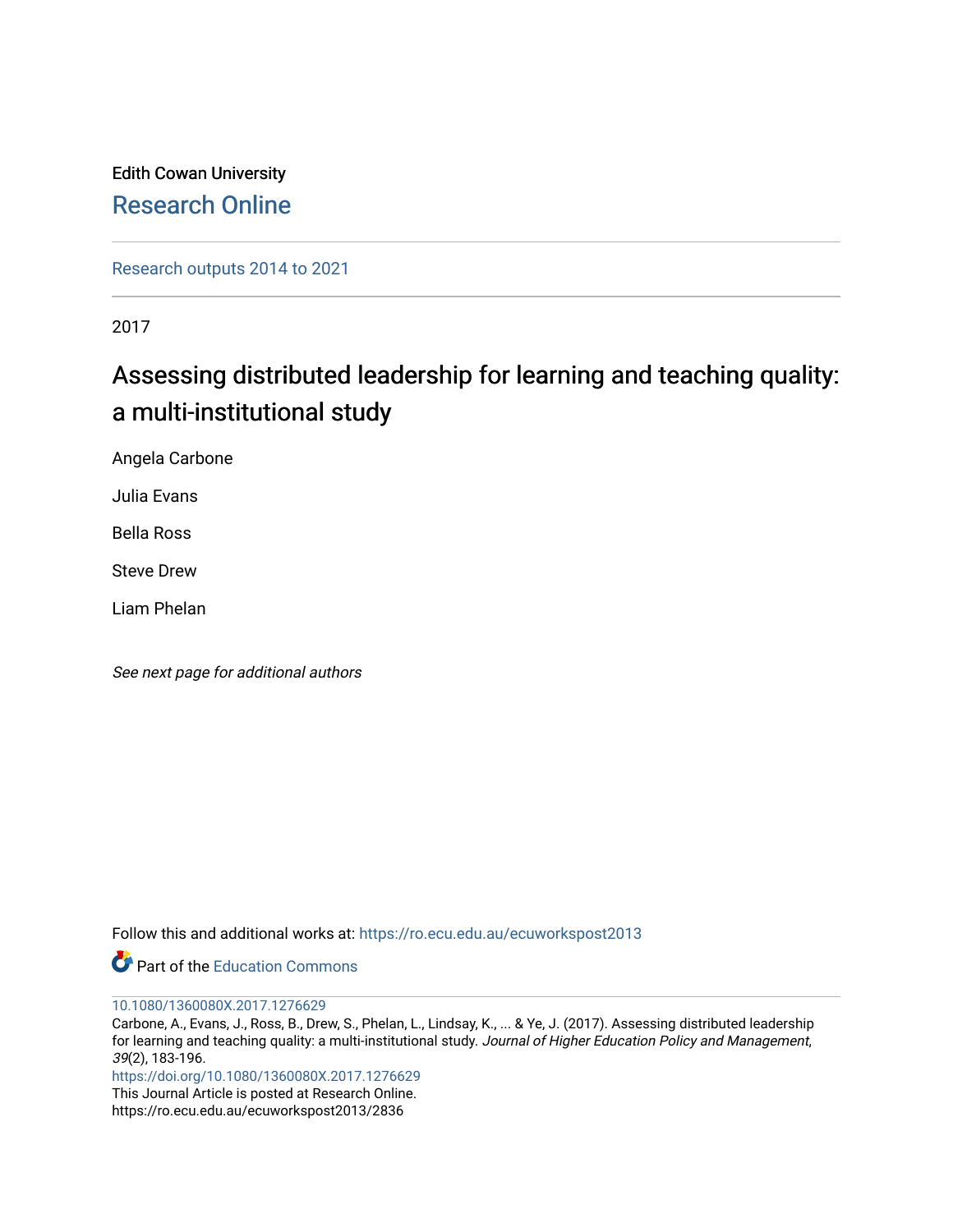### Authors

Angela Carbone, Julia Evans, Bella Ross, Steve Drew, Liam Phelan, Katherine Lindsay, Caroline Cottman, Susan Stoney, and Jing Ye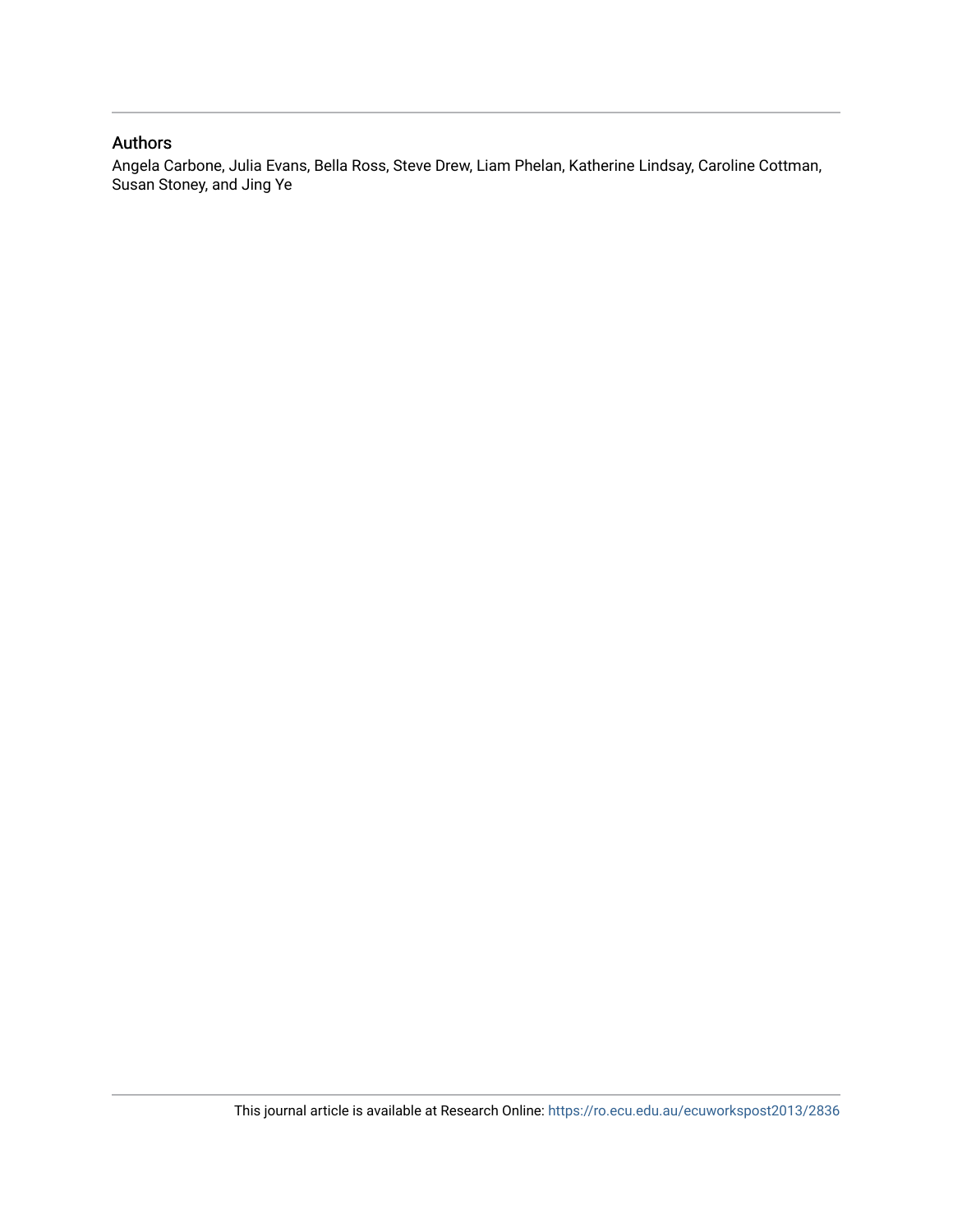#### INTERPRETATION

# **Applying heuristic inquiry to nurse migration from the UK to Australia**

Vafeas C, Hendricks J (2017) Applying heuristic inquiry to nurse migration from the UK to Australia. Nurse Researcher. 24, 3, 13-18. Date of submission: 22 March 2016; date of acceptance: 23 August 2016. doi: I0.7748.nr.2017.el475

Caroline Vafeas Senior lecturer, School of Nursing and Midwifery, Edith Cowan University, Joondalup, Western Australia

#### Joyce Hendricks

Associate professor in nursing, Faculty of Health, University of Canberra, ACT, Australia

Correspondence c.vafeas@ecu.edu.au

Conflict of interest None declared

#### **Peer review**

This article has been subject to external double-blind peer review and checked for plagiarism using automated software

#### **Abstract**

Background Heuristic inquiry is a research approach that improves understanding of the essence of an experience. This qualitative method relies on researchers' ability to discover and interpret their own experience while exploring those of others.

**Aim** To present a discussion of heuristic inquiry's methodology and its application to the experience of nurse migration.

Discussion The researcher's commitment to the research is central to heuristic inquiry. It is immersive, reflective, reiterative and a personally-affecting method of gathering knowledge. Researchers are acknowledged as the only people who can validate the findings of the research by exploring their own experiences while also examining those of others with the same experiences to truly understand the phenomena being researched. This paper presents the ways in which the heuristic process guides this discovery in relation to traditional research steps.

Conclusion Heuristic inquiry is an appropriate method for exploring nurses' experiences of migration because nurse researchers can tell their own stories and it brings understanding of themselves and the phenomenon as experienced by others.

Implications for practice Although not a popular method in nursing research, heuristic inquiry offers a depth of exploration and understanding that may not be revealed by other methods.

#### Keywords

heuristic inquiry, nurse migration, nursing research, phenomenology, qualitative study

#### **Introduction**

Leaving one's home country in search of a better or different life is an experience shared by many nurses (Gill and Bialski 2011, Lamont 2012, Pickersgill 2012). Settling and reconnecting with the profession, making friends and trying to feel at home often calls into question the decision to leave, and involves feelings of isolation and loneliness (Melzer 2011, Mapedzahama et al 2012, Ogunsiji et al 2012), causing the nurse to reflect on why decisions were made and if others who had made similar decisions experienced migration in the same way.

Heuristic inquiry is an approach that encourages self-dialogue to reconcile personal, internal conflicts. It has its origins in the phenomenological tradition, but goes further as the researcher's experiences of the phenomenon are integral to the research.

Kenny (2012) asserted that heuristic inquiry is a qualitative research method that has received little attention in nursing research, but should be used because it enables the

researcher to uncover and acknowledge the researchers' and participants' personal experiences and validate self-knowledge. Heuristic means enabling people to discover or learn something for themselves (Moustakas 1990), and heuristic inquiry demands that researchers explore and analyse their own experiences to better understand the experiences of others. It enables researchers to be spontaneous in creating methods designed to disclose participants' true experiences (Douglass and Moustakas 1985) and to search freely, but also requires they 'follow the path that holds most promise for disclosing the truth' (Douglass and Moustakas 1985).

The study on which this paper is based examined the narratives of registered nurses who had migrated from the UK and spoke about their experiences of leaving the UK and settling in Western Australia.

#### **The assumptions**

Heuristic inquiry uses an interpretative process to understand the experiences of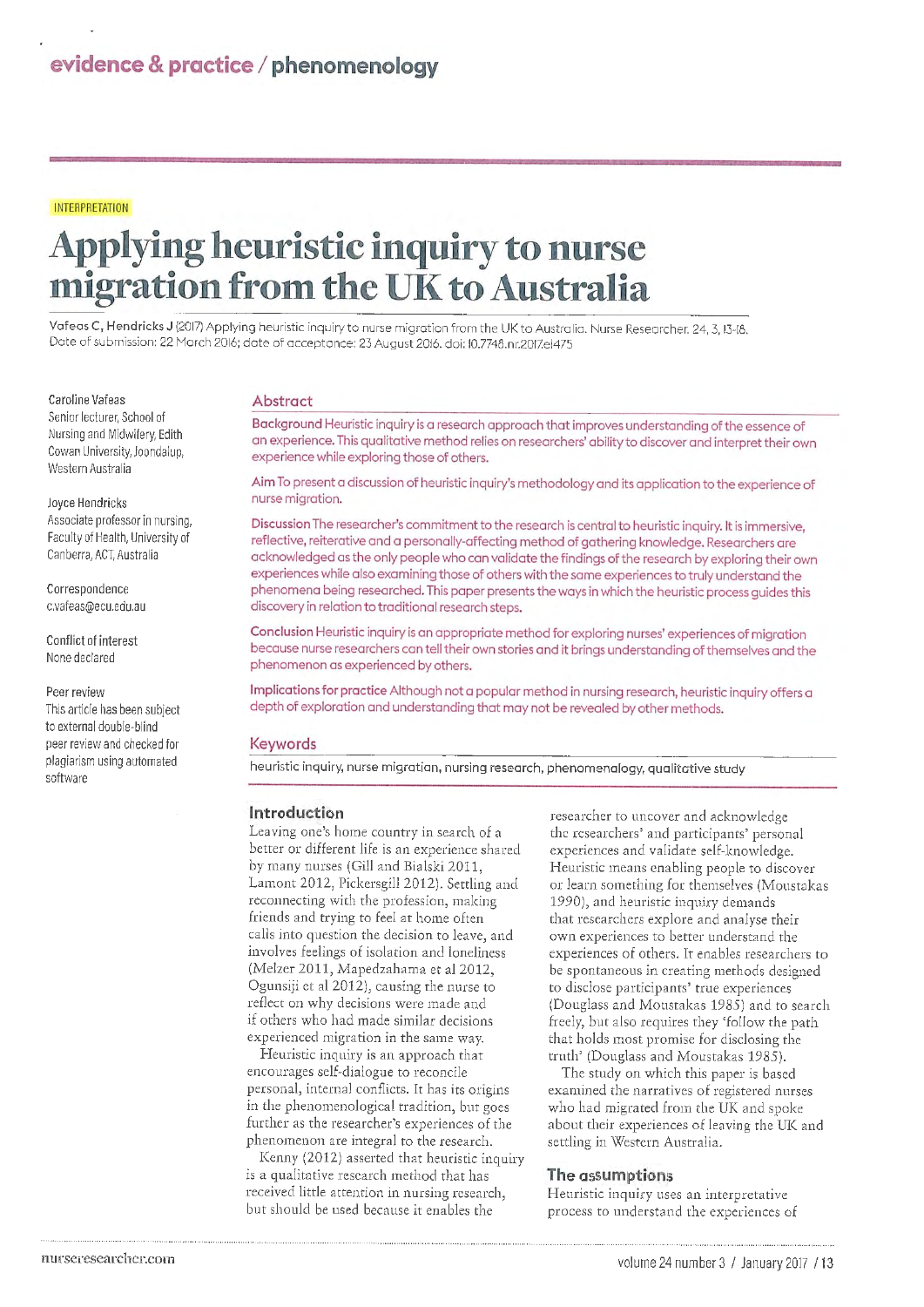### **evidence & practice/ phenomenology**

**Online archive**  For related information, visit nurseresearcher. com and search using the keywords

others and their perceptions in the context in which these experience are couched. This subjective lens allows for different interpretations and understandings, which creates meaning for the researcher and participant (Denzin 2001). Denzin (1989) contended that understanding another's experiences is an activity through which people can characterise themselves in relation to others.

Nurses' experiences of migration from the UK are specific to certain times and places, which brings meaning (Stankiewiecz and O'Connor 2014). Moreover, the experience of migration is not one simple, single entity - its meaning changes in context and over time, so must be understood by the researcher in the historical context in which it takes place.

An assumption that is key to heuristic inquiry is the Heideggerian notion that the researcher must guide questioning (Lopez and Willis 2004) to bring meaning to the

**Figure** I. Study method plan

### **STAGE ONE**

#### Clarify own internal frame of reference

#### Clarify own internal frame of reference

| Identifying the<br>Self<br>Tacit<br>Intuition<br>Indwelling<br>Focusing<br>-dialogue<br>focus of enquiry<br>knowledge |
|-----------------------------------------------------------------------------------------------------------------------|
|-----------------------------------------------------------------------------------------------------------------------|

Development of interview schedule

### **STAGE TWO**

Explicate participant's internal frame of reference

| Initial engagement | Immersion | Incubation | Illumination | Explication |
|--------------------|-----------|------------|--------------|-------------|
|--------------------|-----------|------------|--------------|-------------|

Creative synthesis

phenomenon being studied (Moustakas 1990). Hiles (2001) explicitly acknowledged 'the involvement of the researcher, to the extent that the lived experience of the researcher becomes the main focus of the research'. Crotty (1996) also supported heuristic inquiry's innovation and said it preserved the participant 'as a whole person' rather than dissecting his or her experience during data analysis.

Heuristic inquiry requires researchers to be intricately involved in representing the essence of an experience. It creates a space to uncover the 'self' and validate 'self-knowledge' by providing a canvas for understanding how one knows, but is not always aware of how one knows. Moustakas (1990) asserted that researchers may feel they know something, but may not be aware of how they came to know it. They often cannot consciously express how, as they acquired their knowledge tacitly. Moreover, Moustakas (1990) contended that this 'gut feeling' enables researchers to accurately understand the experiences of others.

For intuition to be effective, skills and practice are required so that researchers can link experiences to understand phenomena (Polanyi 1969). Hiles (2002) contended that while the heuristic approach may be a variation of other qualitative approaches, particularly phenomenological inquiry, the unequivocal involvement of researchers to the extent that their experiences are the focus of their research must be acknowledged. Indeed, the explicit focus of the approach is its transformation of the researcher's experiences (the researcher moves from wanting to know more about the experience to fully understanding it).

Engagement with a phenomenon assists self-discovery by revealing true . connections with the participants because preconceptions are not set aside. Casterline (2010) said that heuristic inquiry enables the researcher to fully understand a phenomenon by becoming part of the experience. This leads to the creation of new knowledge by unravelling the unsaid, the unspoken and the mystery of each person's internal frame of reference.

#### **The study**

This study had two stages. The first used heuristic concepts that enabled the researcher to engage with the subject matter; the second used specific heuristic phases to explore other nurses' experiences of migration from the UK. Figure 1 shows these stages.

**14** I January 2017 / volume 24 number 3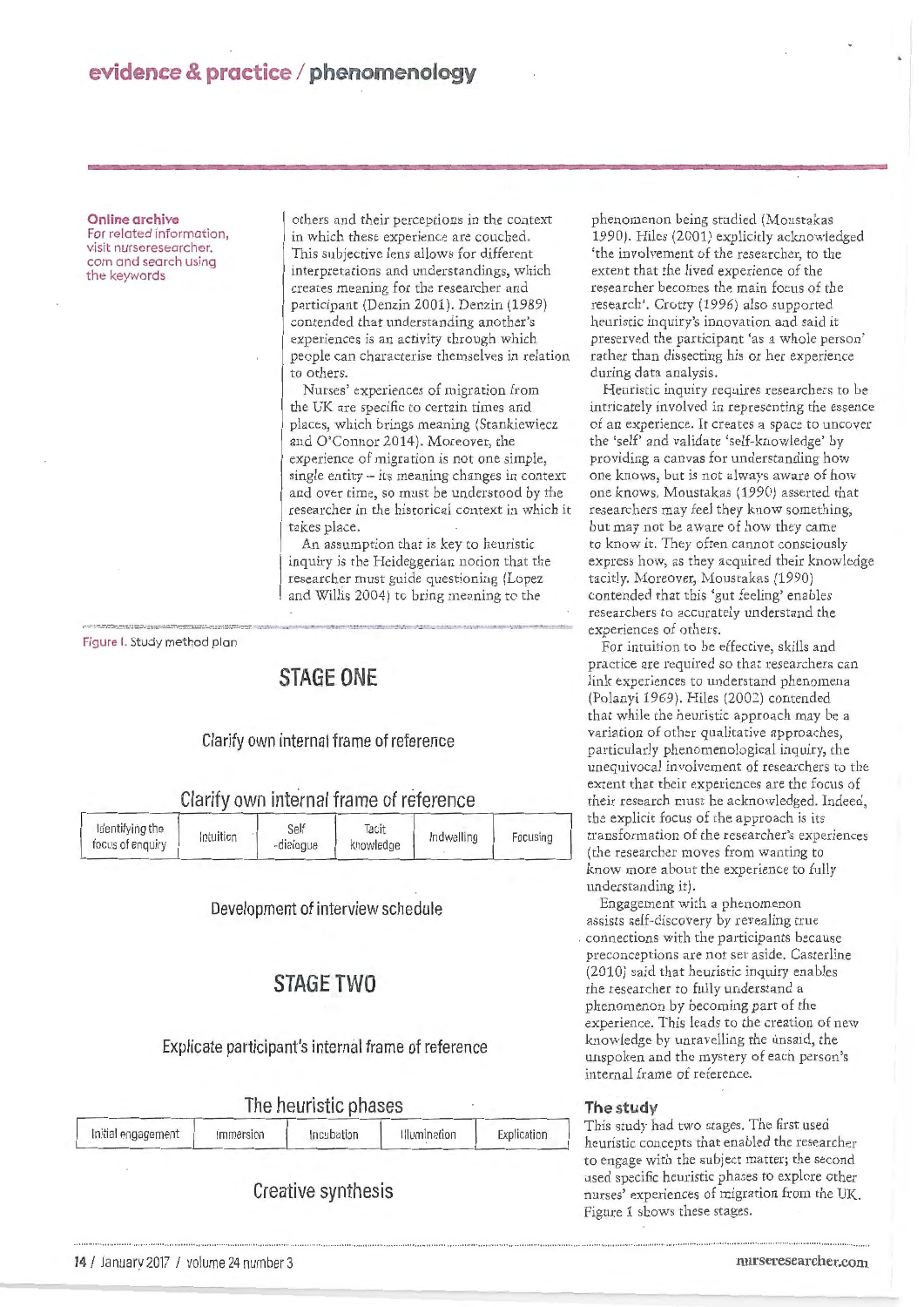#### **Stage one**

This stage provides a template for gathering, analysing and presenting data to ensure the researcher's experiences and the participants' narratives of their experiences are accurately portrayed (Bridgen 2007).

#### **Concepts of; heuristic research**

Moustakas (1990) identified several core concepts of heuristic research. The first is identifying the focus and forming a research question. In this study the concept involved reading and understanding the migration process from a personal experience to a public experience through the reading of literature about the experience of others.

The second concept, 'self-dialogue', is critical to heuristic inquiry. In the study, the researcher (the lead author) examined not only the component parts of the experience but also the experience as a whole. This enabled the discovery of hidden meanings and unique patterns in narratives.

'Tacit knowing' enables researchers to see the links between concepts and precedes the foundation of intuition, which enables researchers to see patterns and links in what they believed. It is through intuition that we 'perceive something, observe it, and look at it again from clue to clue until we surmise the truth' (Moustakas 1990). Intuitive clues are used to make subtle changes in procedures and directions, resulting in a deeper, more cogent, more accurate representation of a phenomenon than the deductive knowledge obtained through critical analysis of personal experience.

'Indwelling' - or self-awareness of the meaning attributable to an experience - is a cyclical process in which the researcher uses self-dialogue to elucidate self-understanding and to verify major insights. Here, the researcher experiences an 'Aha!' moment, in which the essence of the experience is distilled (Bridgen 2007). In this study, indwelling was slow to develop which was frustrating. However, while it may have appeared on the surface that there was much procrastination, the meanings that lay below the surface gradually became apparent.

'Focusing' results in changed understanding of and clarity about the phenomenon and enables the researcher to remove the 'clutter' of thoughts around the experience to clarify its essence (Moustakas 1990). In this study, it enabled the researcher to recognise qualities of experiences that previously had been unclear because the researcher had not examined her own experience of migration.

Finally, the researcher acknowledged her own beliefs and culture relating to the topic. This is important, as it enabled her to accept that all the participants brought their own sets of experiences or internal frames of reference.

#### **Stage two**

Moustakas' (1990) heuristic process provided the framework for collecting and analysing data. The following describes the steps in the study's method and their relationship to these phases (Table 1).

#### **Heuristic phases**

**Step one - initial engagement**  Initial engagement occurred after stage one. Most importantly, initial engagement occurs only once the research questions have been clarified and the phenomena being studied have been understood. The task of recruiting participants who have experienced the phenomena then begins.

#### *Participants and recruitment*

A total of 21 nurses were included in the study. They had all been employed in the Western Australia healthcare system for at least six months, were registered with the Australian Health Practitioner Regulation Agency, had migrated to Australia and had previously worked as nurses in the UK. Purposive sampling was used to recruit participants (Richardson-Tench et al 2011), with 'snowball sampling' providing easy access to eligible participants (Rebar et al 2011).

#### *Ethical issues*

Ethical approval was obtained from Edith Cowan University's human research ethics committee. Informed, written consent was obtained from participants before they were interviewed. They were told that the interview

| <b>TABLE I. Heuristic phases and method</b> |                    |                                                                                                                              |  |  |  |
|---------------------------------------------|--------------------|------------------------------------------------------------------------------------------------------------------------------|--|--|--|
| Steps                                       | Heuristic phases   | Method                                                                                                                       |  |  |  |
| 0ne                                         | Initial engagement | Participants.<br>Ethical issues.                                                                                             |  |  |  |
| Two                                         | Immersion          | Data collection.                                                                                                             |  |  |  |
| Three                                       | Incubation         | Rest and reflection (in relation to personal frame of reference).                                                            |  |  |  |
| Four                                        | Illumination       | Data analysis (individual depiction, composite depiction, exemplary<br>portrait and creative synthesis).<br>Themes emerging. |  |  |  |
| Five                                        | Explication        | Themes confirmed and validated.                                                                                              |  |  |  |
| Six                                         | Creative synthesis | Early concepts of migration model.                                                                                           |  |  |  |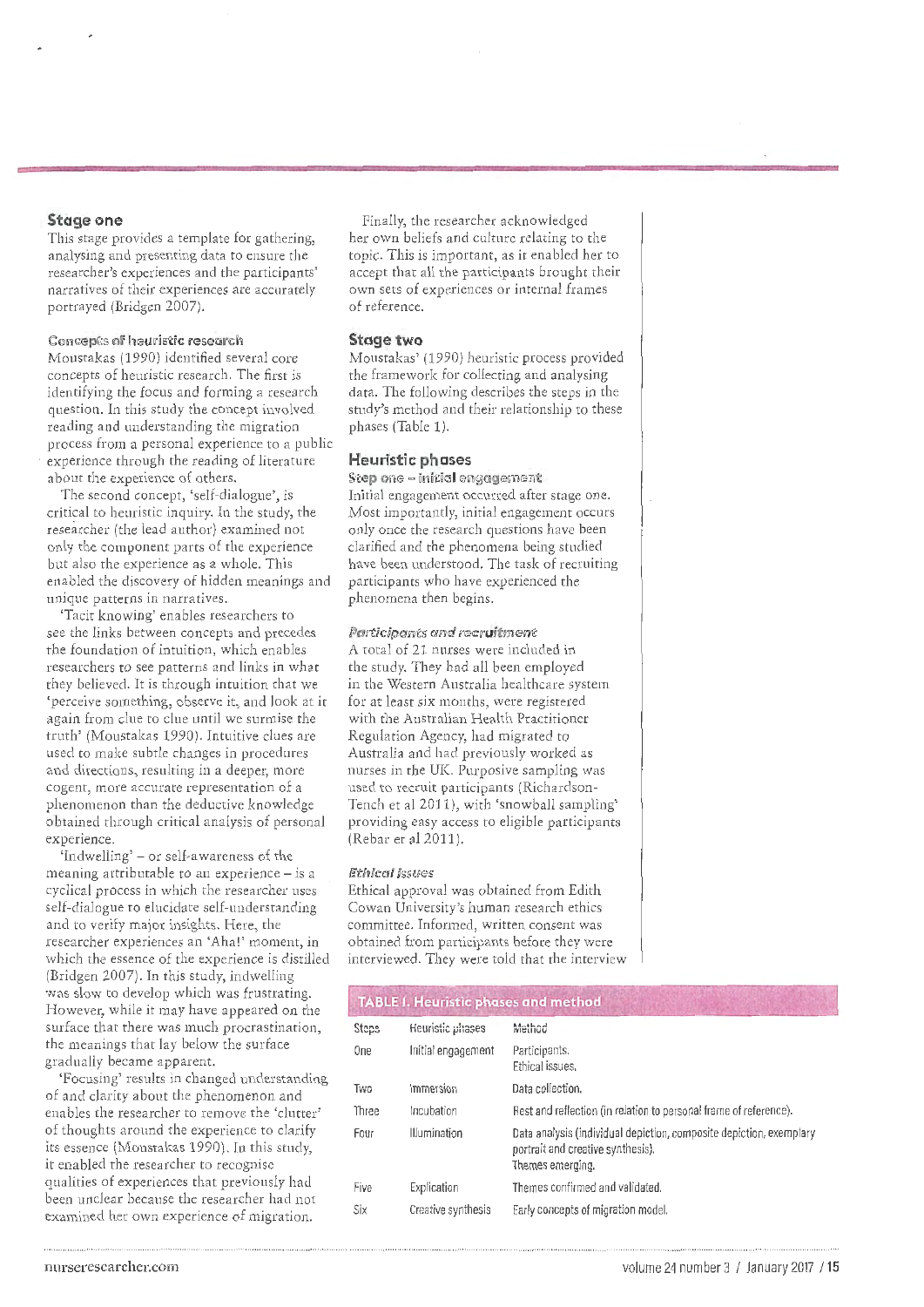would be stopped if they became distressed (distress was not expected but all risk needs to be acknowledged). Some participants did become emotional when describing their experience. Professional counselling and support were available through the university if required. Participants' responses were anonymised.

#### **Step two** - **immersion**

Immersion marked the start of data collection using semi-structured interviews, the researcher's personal journal and a focus group. Data were collected between 2008 and 2013.

#### **Interviews**

Demographic information was gathered from the participants before the interview. The researcher established rapport with each participant by initially recounting instances of her life and own migration to establish common ground. This built empathy between participant and researcher and set the tone for the interview (Crossman 2015). Crossman (2015) warned that the risks involved in self-disclosure would depend on whether the disclosure was intentional or discretionary and whether the participant felt unsafe about the subject matter. However, participants *in*  this study appeared relieved to share their experiences with the researcher.

Interviews lasted between 45 and 90 minutes and were transcribed verbatim from a digital recording. The transcriptions were returned to participants for verification. One participant believed there were anomalies in the transcription and requested the audio file, but while expressing surprise at the words used in the recording, made no changes to the transcript and confirmed its authenticity.

The interviews enabled the participants to tell their story without a formal structure dictated by the researcher or an interrogative style of questioning that may have cut responses short (Cormack 2000, Streubert and Carpenter 2011). During the interview, the researcher was central, listening and using tacit knowledge to frame and guide questions.

The interviews gave an insight into the rich tapestries of the participants' lives. It was important to listen well and follow the narratives (Langer and Ribarich 2009). Interviews continued until theoretical saturation was reached and no new concepts or issues were revealed (Streubert and Carpenter 2011). Saturation was reached after 21 interviews.

#### **Personal journal**

The researcher started to keep a personal journal in the first stage of the study, which provided a positive means for constructing knowledge related to the phenomenon (Sendai! and Domocol 2013). Entries were initially focused on the researcher's self-dialogue but changed with the identification of tacit knowledge and intuitive links of abstract thoughts, plus reading and linking of the literature, and listening to own and others stories. Linking all parts of the study together helped make sense of the experiences and the journal maintained a complete 'memory' of the interviews, incorporating vivid descriptions of the context of the interviews.

#### **Focus group**

A focus group served to supplement and confirm information gleaned from the interviews. It also provided an opportunity for participants to share their experiences of migration with people who had similar experiences.

The group was held three months after the completion of the final interview. Six of the 21 participants attended - Steubert and Carpenter (2011) stated that six to ten participants is an ideal number for a focus group, as participants feel safe and more willing to share in this environment.

The researcher set up the focus group, with a colleague acting as scribe. The participants verified the validity of the themes found in the individual interviews during the focus group (Polit and Tatano Beck 2014). The researcher's journal findings were confirmed as well. The verbal interactions of the group were digitally recorded and transcribed in seven days.

#### **Steps three and four** - **incubation and illumination**

Incubation and illumination are concurrent and signal the beginning of analysis. They create a conduit between the researchers' reflections on the participants' experiences and their own experiences, uncovering their meanings and essence. Developing connections in and between the data cannot be forced and occurs naturally at a point when the researcher is open to tacit knowledge and intuition (Moustakas 1990).

#### **Si:ep five** - **explication**

Explication involves data analysis. Heuristic analysis comprised individual depiction, composite depiction, exemplary portrait and creative synthesis.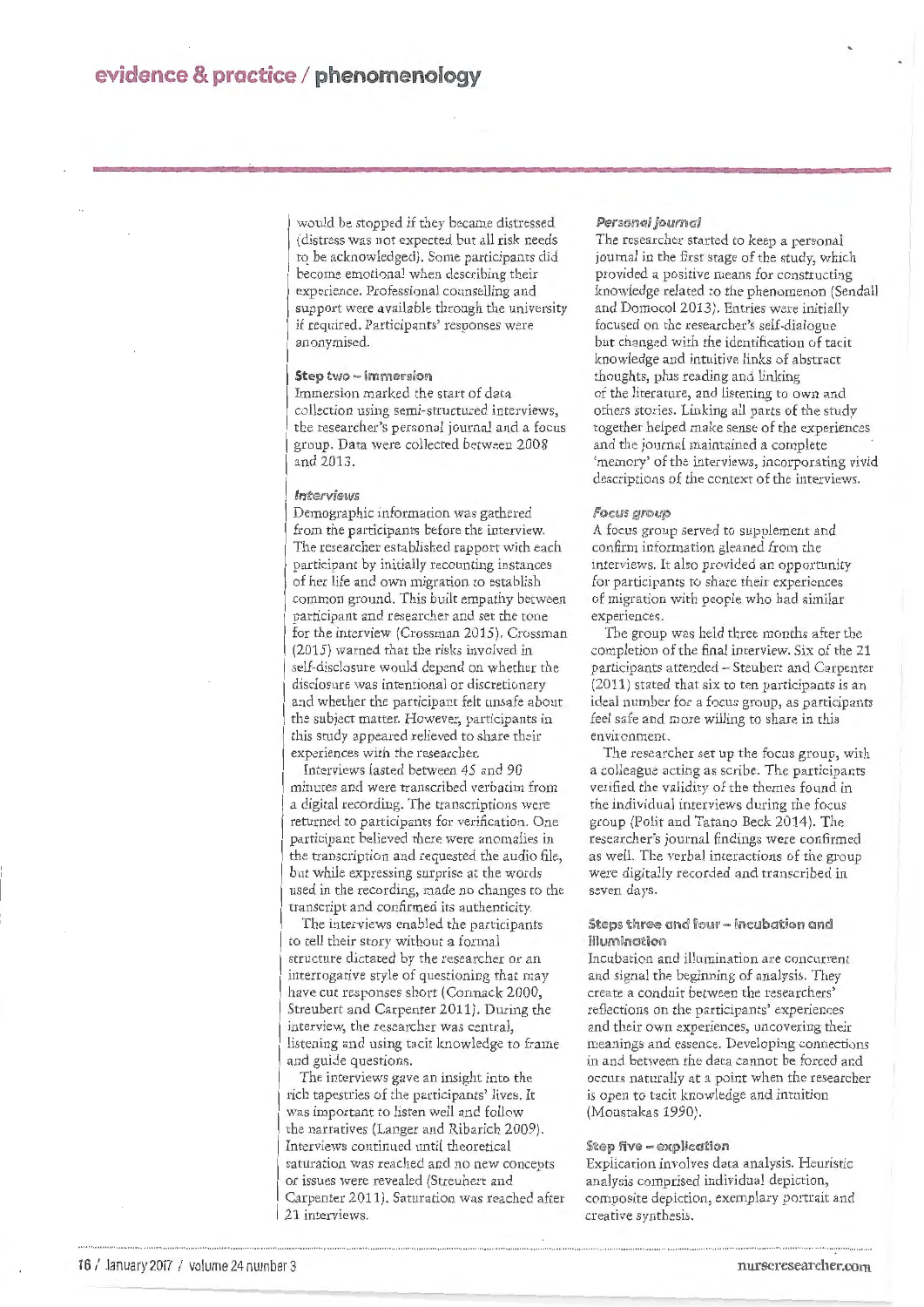Individual depictions comprised the identification of themes from participants after repeated examination and review of their data. This led to descriptive narratives drawn from each participant's transcripts. These narratives were written as vignettes to capture the story authentically. Individual depictions gave the researcher maximum exposure to the evolving picture.

Composite depiction is a combination of individual experiences woven together as a complete story. While not losing sight of the individual, it requires the researcher's immersion (developing a deep understanding of the data} and incubation (putting self into the experience totally) in the data until all meaning of the experiences in total is explicated. It represents the end product of thematic analysis.

Two analytical techniques were used to formulate the composite depictions that formed the basis of analysis: coding and thematic analysis. Colour coding, recommended by Moustakas (1990), was used to develop a map that depicted connections and relationships in the data. In each case, words, phrases, sentences or paragraphs that stood out were highlighted then coded manually and organised into themes (Braun and Clarke 2006).

The most important concepts, words and phrases in each transcript were identified.

Once the key content pertaining to each theme became apparent, an umbrella term was used to describe themes. Three core essences were identified and these were verified by participants in the focus group. Data were then considered for analysis in light of the heuristic framework and a composite depiction of the phenomena was developed. Participants in the focus group validated the findings reported in the composite depiction.

An exemplary portrait is one story that contains all the themes or essences particular to the experiences of the group as a whole.

Creative synthesis is the ultimate product of the inquiry and occurs once the researcher fully understands all the components and core themes. It is the summative understanding of the experience as it makes sense to the researcher while capturing the truth of the experience as it occurred to the participants (Moustakas 1990). It is often delivered in the form of a poem, story or painting but can be presented in another creative form (Moustakas 1990) to represent the phenomenon as a total experience. The creative synthesis in this study was represented by a migration model, which provided a unique perspective of migration (Figure 2).